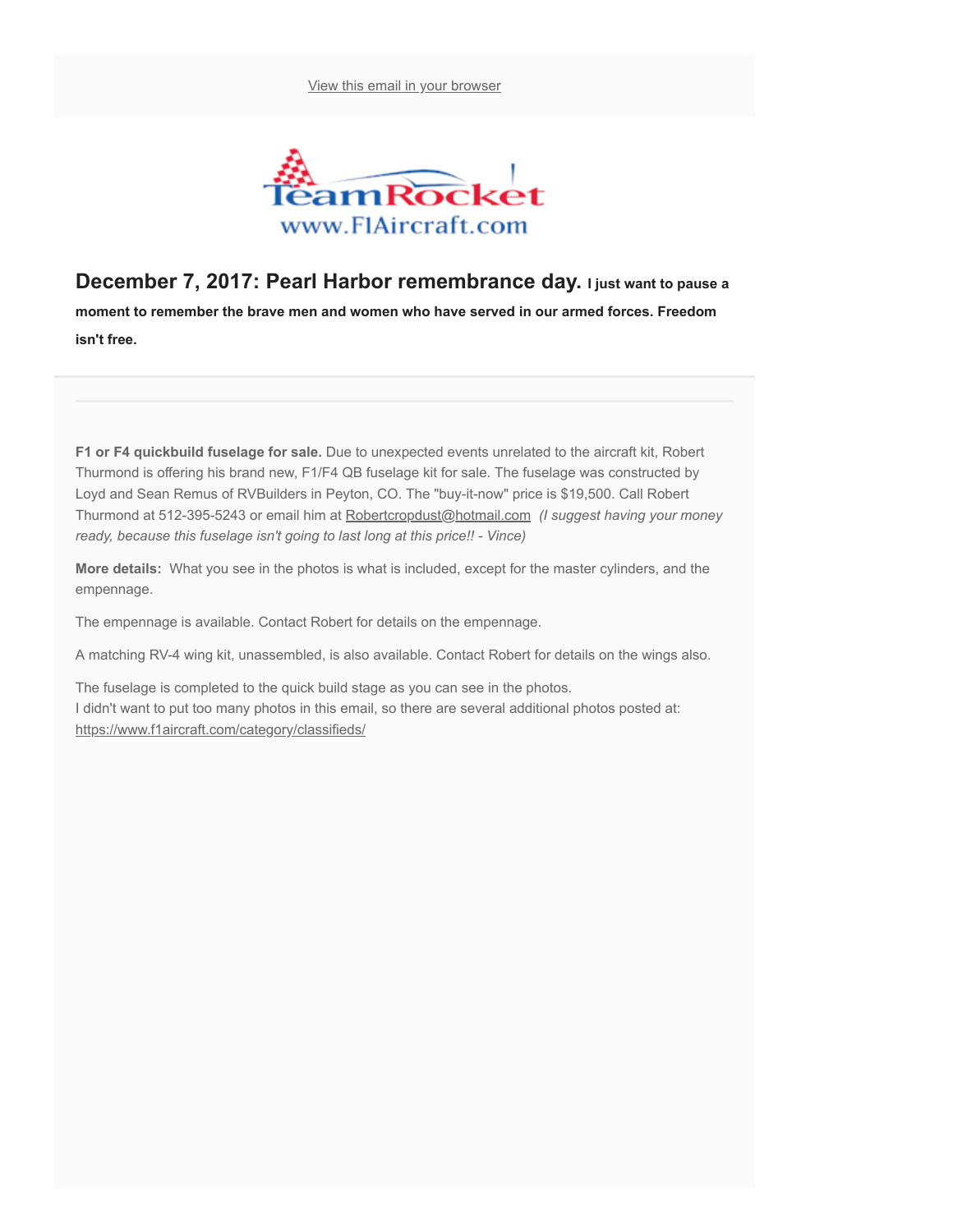

Mk3 Empennage update: We are negotiating the next batch of Mk3 empennage kits. We expect the price to come it at around \$3500. We don't expect these to be here for at least 2 months.

Once the next batch is in production, we'll begin taking deposits on the kits. We will post updates here in